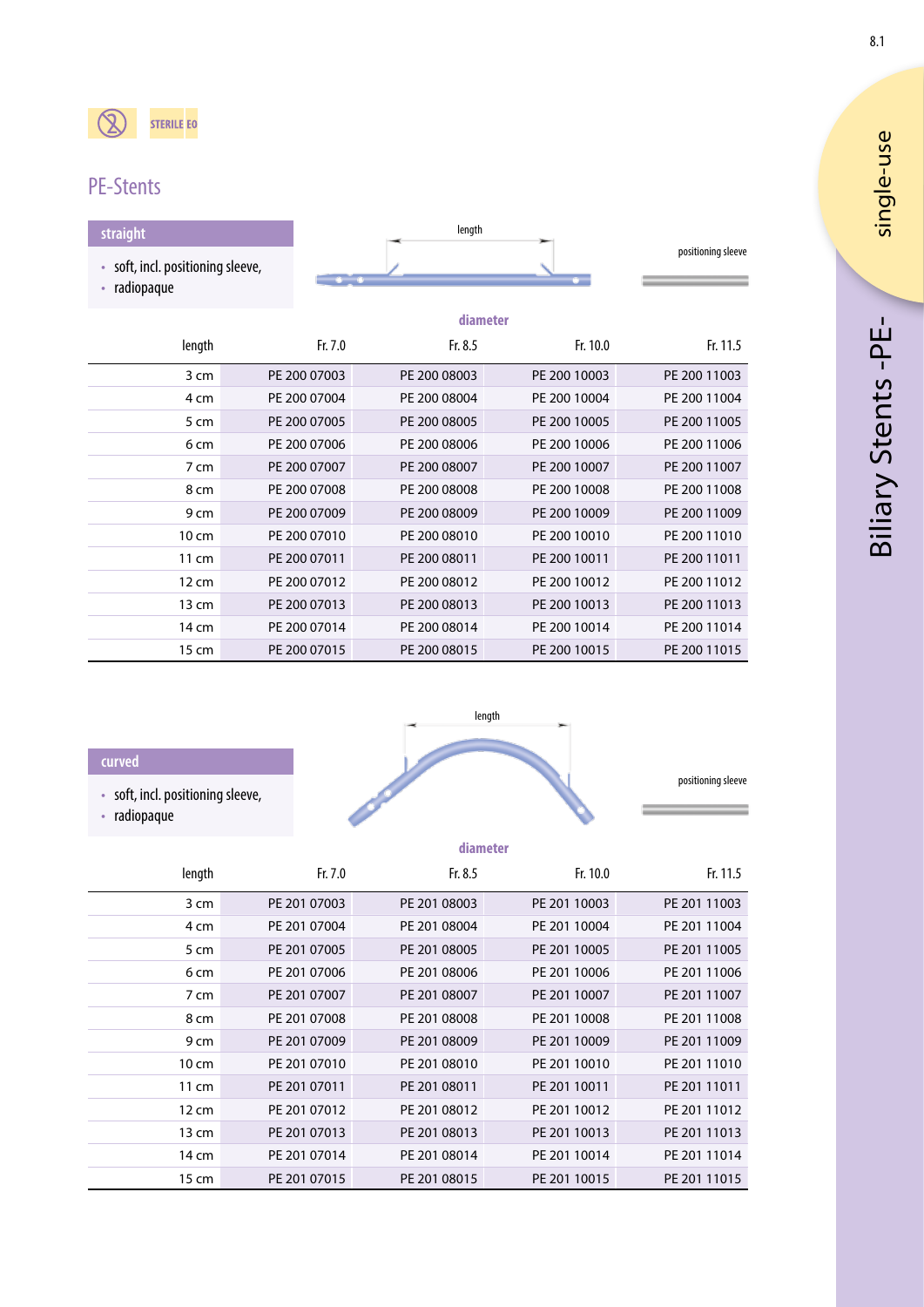#### $\circledR$ STERILE EO



positioning sleeve

**bended**

PE-Stents

• soft, incl. positioning sleeve

• radiopaque

|                 | diameter     |              |              |              |
|-----------------|--------------|--------------|--------------|--------------|
| length          | Fr. 7.0      | Fr. $8.5$    | Fr. 10.0     | Fr. 11.5     |
| 3 cm            | PE 202 07003 | PE 202 08003 | PE 202 10003 | PE 202 11003 |
| 4 cm            | PE 202 07004 | PE 202 08004 | PE 202 10004 | PE 202 11004 |
| 5 cm            | PE 202 07005 | PE 202 08005 | PE 202 10005 | PE 202 11005 |
| 6 cm            | PE 202 07006 | PE 202 08006 | PE 202 10006 | PE 202 11006 |
| 7 cm            | PE 202 07007 | PE 202 08007 | PE 202 10007 | PE 202 11007 |
| 8 cm            | PE 202 07008 | PE 202 08008 | PE 202 10008 | PE 202 11008 |
| 9 cm            | PE 202 07009 | PE 202 08009 | PE 202 10009 | PE 202 11009 |
| $10 \text{ cm}$ | PE 202 07010 | PE 202 08010 | PE 202 10010 | PE 202 11010 |
| 11 cm           | PE 202 07011 | PE 202 08011 | PE 202 10011 | PE 202 11011 |
| $12 \text{ cm}$ | PE 202 07012 | PE 202 08012 | PE 202 10012 | PE 202 11012 |
| 13 cm           | PE 202 07013 | PE 202 08013 | PE 202 10013 | PE 202 11013 |
| 14 cm           | PE 202 07014 | PE 202 08014 | PE 202 10014 | PE 202 11014 |
| 15 cm           | PE 202 07015 | PE 202 08015 | PE 202 10015 | PE 202 11015 |

### **Pigtail**

- soft, incl. positioning sleeve
- radiopaque



positioning sleeve

|                 | diameter     |              |              |  |
|-----------------|--------------|--------------|--------------|--|
| length          | Fr. 7.0      | Fr. $8.5$    | Fr. 10.0     |  |
| 3 cm            | PE 203 07003 | PE 203 08003 | PE 203 10003 |  |
| 4 cm            | PE 203 07004 | PE 203 08004 | PE 203 10004 |  |
| 5 cm            | PE 203 07005 | PE 203 08005 | PE 203 10005 |  |
| 6 cm            | PE 203 07006 | PE 203 08006 | PE 203 10006 |  |
| 7 cm            | PE 203 07007 | PE 203 08007 | PE 203 10007 |  |
| 8 cm            | PE 203 07008 | PE 203 08008 | PE 203 10008 |  |
| 9 cm            | PE 203 07009 | PE 203 08009 | PE 203 10009 |  |
| $10 \text{ cm}$ | PE 203 07010 | PE 203 08010 | PE 203 10010 |  |
| 11 cm           | PE 203 07011 | PE 203 08011 | PE 203 10011 |  |
| $12 \text{ cm}$ | PE 203 07012 | PE 203 08012 | PE 203 10012 |  |
| 13 cm           | PE 203 07013 | PE 203 08013 | PE 203 10013 |  |
| 14 cm           | PE 203 07014 | PE 203 08014 | PE 203 10014 |  |
| 15 cm           | PE 203 07015 | PE 203 08015 | PE 203 10015 |  |